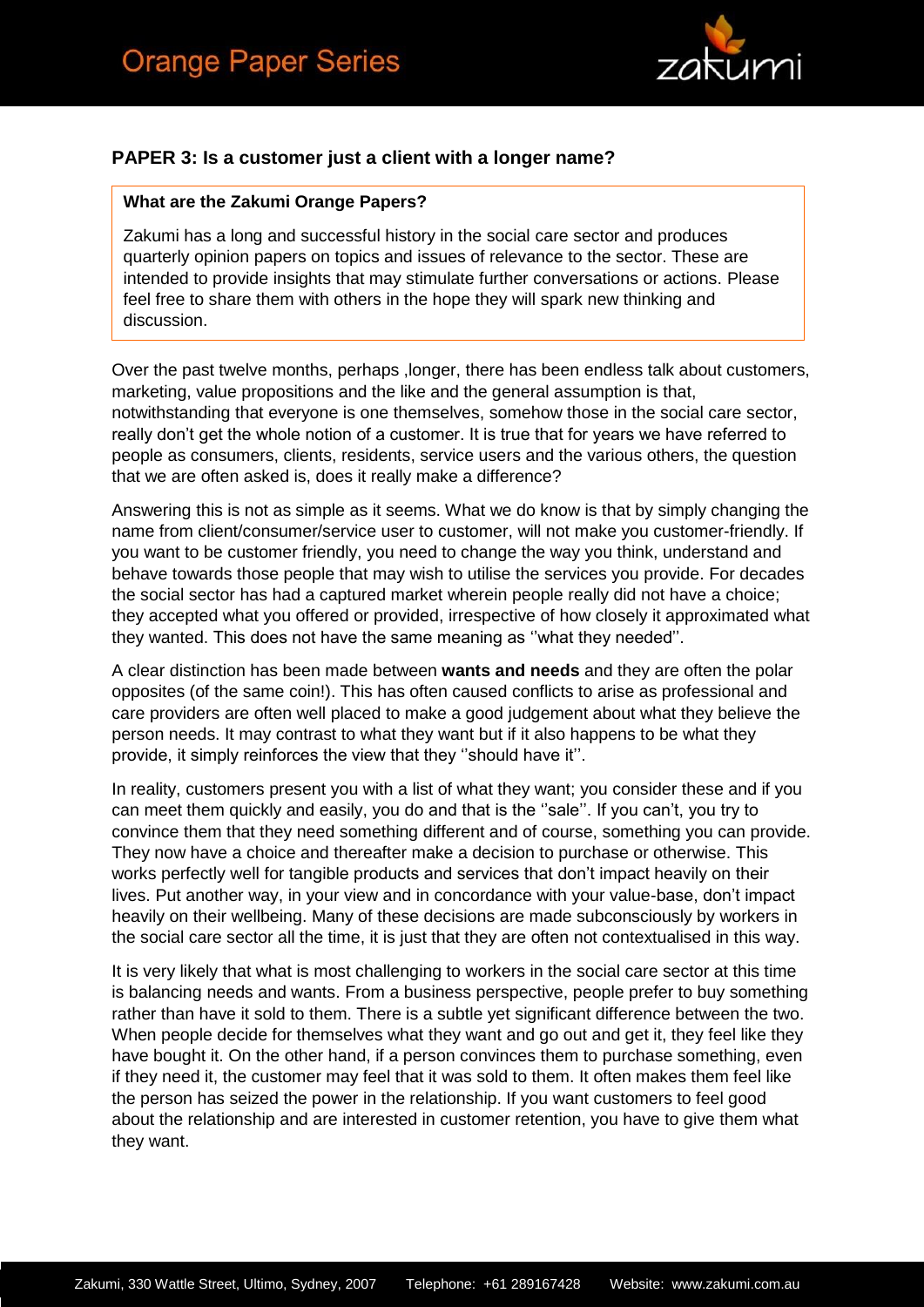## **Orange Paper Series**



However, sometimes what a customer wants is not what they need. As a caring human being you may feel it's your responsibility to tell them as much. In that case the best you can do is share the information you think they need to know but allow them to make what they feel is the right decision. Sometimes they will agree with you, change their purchase, and thank you for your help. Other times they may completely disregard what you say and still pursue what they want over what you know they need. This will be a constant challenge as the marketisation of the social care sector takes further hold. One way of dealing with this dilemma is to try and make sure you know both what they want and what they need. The latter is more reflective and by design will take into account your own views, values, knowledge and experience. The former requires you to do things in a different manner to what you have done before, and will present some challenges. If you don't overcome these challenges, you run the risk that you see things only through your own lens and in effect, narrow their choices. This is where some of the other words that we hear bandied around come into their own.

The notion of customer value proposition is commonly used and can be applied to deal with the above. Whilst there is no one definition, in essence is separate cost and value. The sector has for long been fixated on costs and now is being asked to refocus on value – what value will the product or service bring or deliver to the customer? The question of how one determines value also relates to the needs/wants topic…."if I really want it, it is more valuable than if I don't". Also, some things that are harder to value (e.g. peace of mind) than others (equipment) but you should not get confused with who is ''doing the valuing'' – it isn't you.

A useful way of thinking about customer value propositions is to think of them as being of three types<sup>1</sup>. Focus on the benefits of using your service: (i) you can do this by simply listing all the benefits you believe your offer delivers to your customers. The more they can think of, the better. This approach requires the least knowledge about customers and competitors and, thus, the least amount of work to construct. However, its relative simplicity has a major potential drawback, namely **benefit assertion**. It is highly likely that you will claim advantages for things that actually provide no benefit to target customers, or that you will not be able to substantiate them. One such way of integrating this type of value proposition into your business model is to create a Theory of Change or Program Logic where you directly link outcomes and impacts to the activities you undertake. In this way, whilst you claim that using you or a particular program will be beneficial, the program logic should actually describe and measure it.

The second way to consider value propositions is (ii) to explicitly recognise that the customer has an alternative but that your offer/product is the better. You can highlight the differences (points of difference) between what you offer and what they do and ''demonstrate that yours is better". However, knowing that an element of an offering is a point of difference relative to the next best alternative does not convey the value of this difference to target customers. Furthermore, a product or service may have several points of difference, complicating the understanding of which ones deliver the greatest value. Without a detailed understanding of the customer's preferences, and what it is worth to fulfil them, you may stress points of difference that deliver relatively little value to the target customer. Each of these can lead to the pitfall of **value presumption**: assuming that favourable points of difference must be valuable for the customer.

**.** 

<sup>1</sup> James C. Anderson, James A. Narus, Wouter Van Rossum. Customer Value Propositions in Business Markets. HBR, 2006